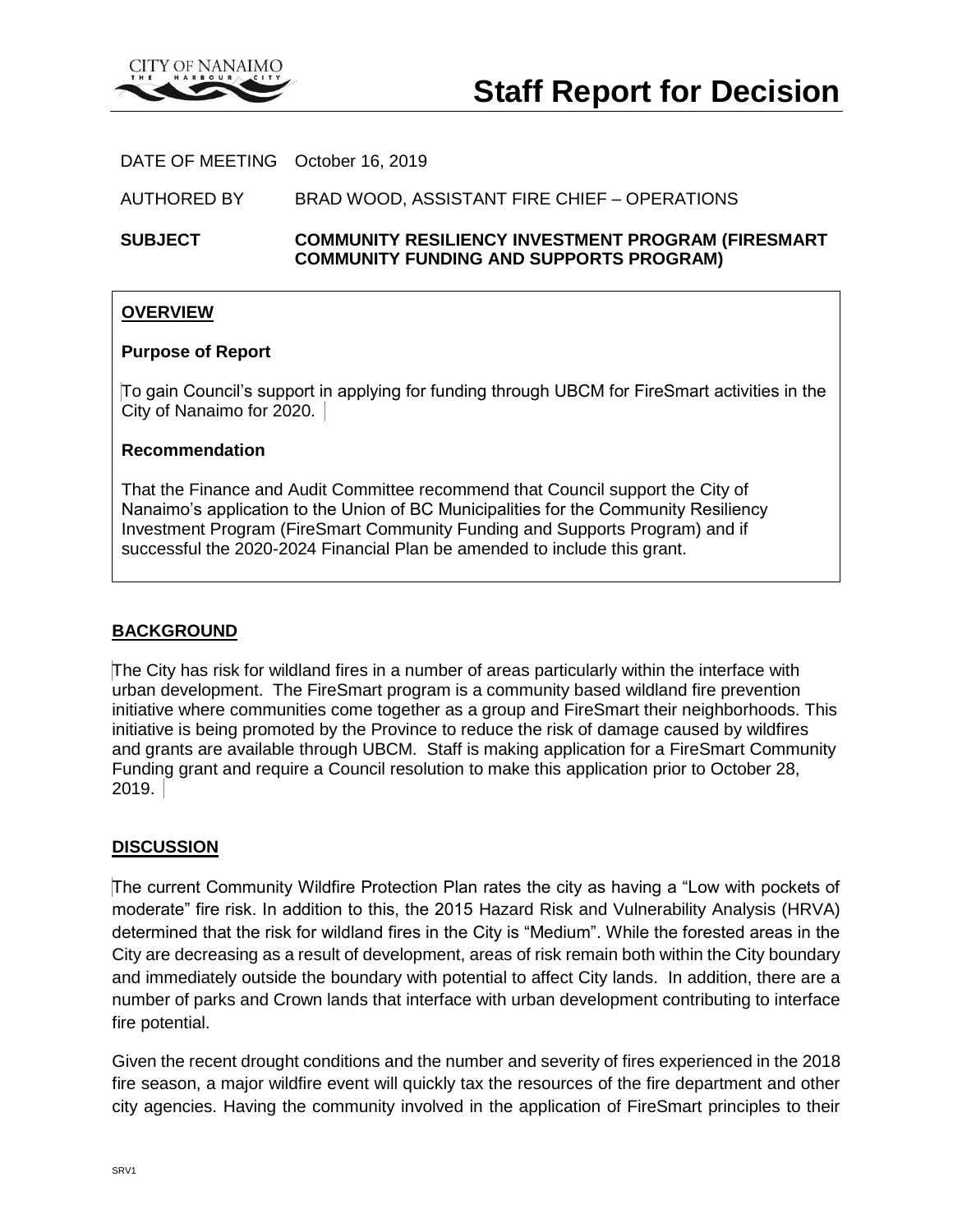

homes and property will build resiliency in the community and allow property and structures to better withstand a wildland fire event and limit damage. This in turn allows resources to concentrate on controlling and extinguishing the spread of the fire.

The funding would assist in the development and promotion of a FireSmart program and to improve the City's approach and resiliency to community safety by reducing the risk of damage resulting from a wildfire within Nanaimo and neighbouring lands. Staff is requesting a contribution from UBCM for the amount of \$25,000 which is one hundred percent of total project costs.

## **OPTIONS**

- 1. That the Finance and Audit Committee recommend that Council support the City of Nanaimo's application to the Union of BC Municipalities for the Community Resiliency Investment Program (FireSmart Community Funding and Supports Program) and if successful the 2020-2024 Financial Plan be amended to include this grant.
	- The advantages of this option: The funding would assist in the development and promotion of a FireSmart program and to improve the City's approach and resiliency to community safety by reducing the risk of damage resulting from a wildfire within Nanaimo and neighbouring lands. Community involvement and environmental protection are also key advantages of accessing the funding grants.
	- The disadvantage of this option is that FireSmart activities are reliant on the successful application.
	- Financial Implications The activities are not in the current operating budget and will only be undertaken if the grant application is successful.
- 2. That the Finance and Audit Committee recommend that Council deny support to apply to the Union of BC Municipalities for the Community Resiliency Investment Program (FireSmart Community Funding and Supports Program).
	- The advantages of this option: No change to current operations or resources.
	- The disadvantages of this option: The lack of funding would result in not developing or promoting a FireSmart program and would not improve the City's approach and resiliency to community safety by reducing the risk of damage resulting from a wildfire within Nanaimo and neighbouring lands.
	- Financial Implications: If any FireSmart activities are required throughout the year, there will be limited funding available.

## **SUMMARY POINTS**

- The FireSmart program is a community based wildland fire prevention initiative where communities come together as a group and FireSmart their neighborhoods.
- This initiative is being promoted by the Province to reduce the risk of damage caused by wildfires and grants are available through UBCM.